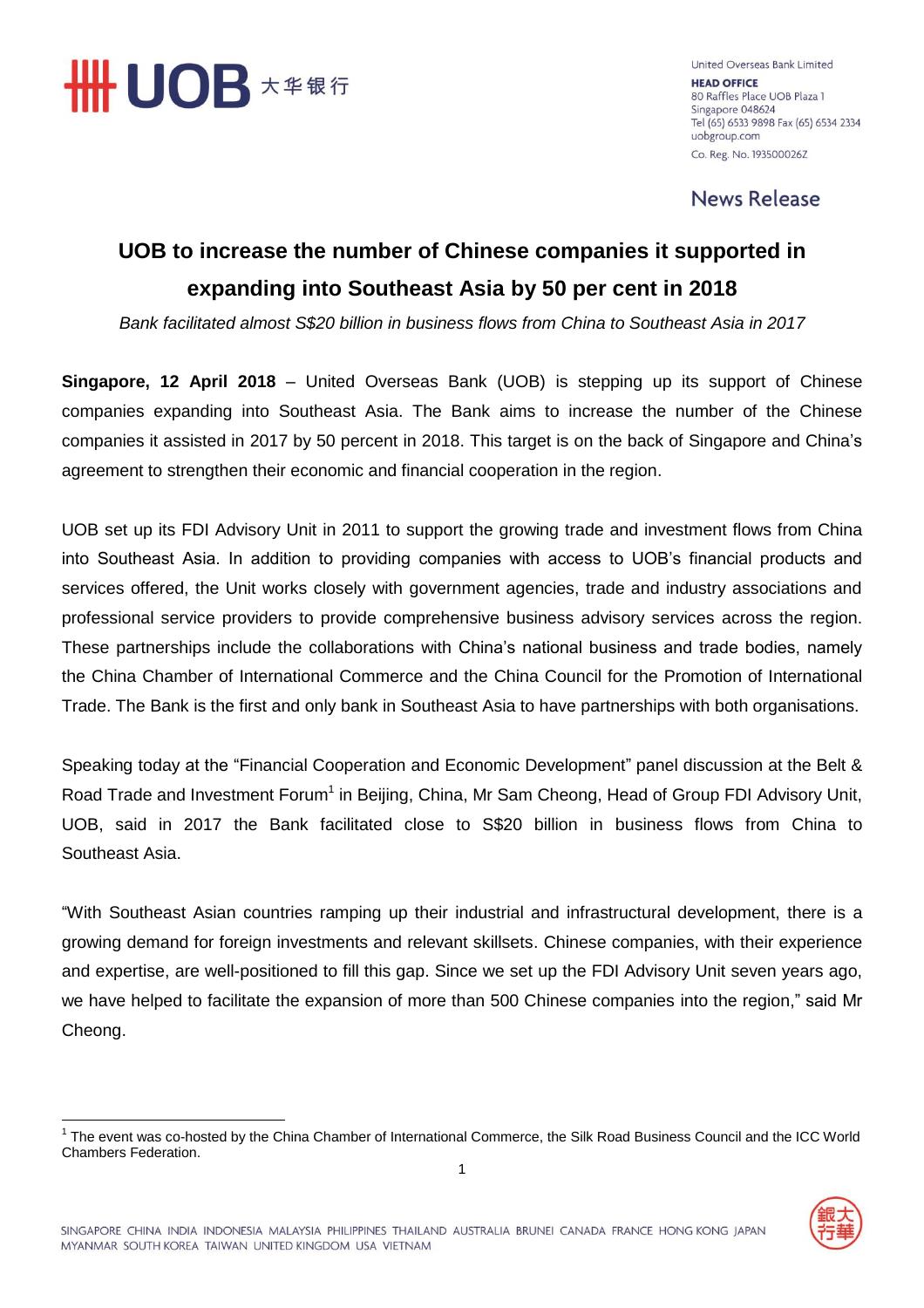

China has been ASEAN's<sup>2</sup> largest trade partner for eight consecutive years<sup>3</sup>. The Belt and Road Initiative<sup>4</sup> is also driving Chinese companies to venture overseas and to internationalise their business. In addition, the continued enhancement of the ASEAN-China Free Trade Area and the proposed Regional Comprehensive Economic Partnership will help to drive greater bilateral trade and investment flows.

To strengthen its support of these flows and of Chinese companies expanding into Southeast Asia, the UOB FDI Advisory Unit has set up China Desks in Indonesia, Malaysia, Singapore, Thailand and Vietnam where there have been increasing business activity under the Belt and Road Initiative.

Mr Cheong said, "Our network of China Desks across Southeast Asia ensures we have a dedicated team of experienced professionals in each country, who not only understand their own local market dynamics but also the nuances of the Chinese culture and customs. This means that we are better equipped to engage and to help Chinese companies understand how best to navigate the diverse economic and business environments across the region.

"Our FDI Advisory Unit in Singapore will remain as the anchor in facilitating China-Southeast Asia business flows on the back of the commitment by both countries to deeper and broader cooperation and greater financial connectivity through the Belt and Road Initiative."

– Ends –

## **About United Overseas Bank**

United Overseas Bank Limited (UOB) is a leading bank in Asia with a global network of more than 500 offices in 19 countries and territories in Asia Pacific, Europe and North America. Since its incorporation in 1935, UOB has grown organically and through a series of strategic acquisitions. UOB is rated among the world's top banks: Aa1 by Moody's and AA- by Standard & Poor's and Fitch Ratings respectively. In Asia, UOB operates through its head office in Singapore and banking subsidiaries in China, Indonesia, Malaysia and Thailand, as well as branches and representative offices across the region.



 2 ASEAN or the Association of Southeast Asian Nations is a regional intergovernmental organisation comprising ten Southeast Asian countries, namely Brunei, Cambodia, Indonesia, Laos, Malaysia, Myanmar, the Philippines, Singapore, Thailand and Vietnam.

<sup>&</sup>lt;sup>3</sup> Source: ASEAN Secretariat

<sup>4</sup> The Belt and Road Initiative was launched in 2013 by China's President Xi Jinping to increase the country's connectivity and cooperation with other countries. Southeast Asia is one of the Initiative's key focus areas given the region's economic and geographic relations with China.